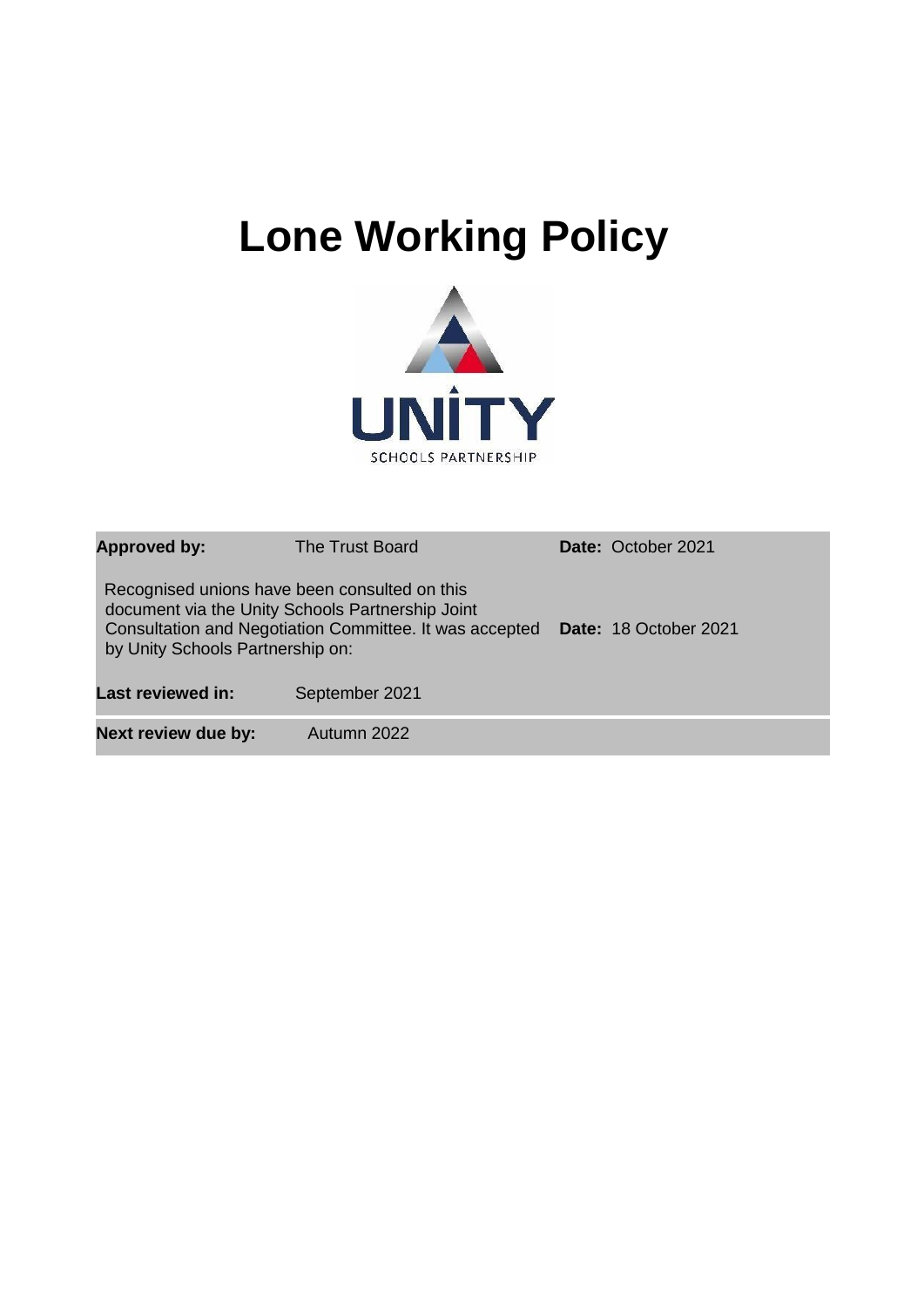#### **DOCUMENT CONTROL**

#### **Changes History**

| <b>Issue No</b> | <b>Date</b>       | <b>Amended by</b>    | <b>Summary of</b><br><b>Changes</b> |
|-----------------|-------------------|----------------------|-------------------------------------|
| 1.0             | <b>March 2020</b> | Head of HR           | Version 1.0                         |
| 2.0             | September 2020    | <b>Claire Havers</b> | Document control<br>page            |
| 3.0             | June 2021         | <b>Claire Havers</b> | Review, no changes                  |
|                 |                   |                      |                                     |

## **Authorisation (Responsible Owner)**

| <b>Name</b> | Role                   | <b>Approval Date</b> |
|-------------|------------------------|----------------------|
| Tim Coulson | <b>Chief Executive</b> |                      |

#### **Approval (Accountable Owner)**

| <b>Name</b> | Role           | <b>Approval Date</b> |
|-------------|----------------|----------------------|
| Angela Bull | Director of HR |                      |

#### **Reviewers (Consulted)**

| Name and/or Role       | <b>Approval Date</b> |
|------------------------|----------------------|
| Directors of Education |                      |
| Headteachers           |                      |
| <b>JCNC</b>            |                      |

#### **Distribution List – Once authorised (Informed)**

| <b>Name</b>      | Method                                 |
|------------------|----------------------------------------|
| All NQT's        | Via Trust website                      |
| All Headteachers | Headteacher update to share with staff |
| All NQT mentors  |                                        |

#### **Review Period**

| <b>Date Document Reviewed</b> | By Whom                |
|-------------------------------|------------------------|
| Next review - September 2022  | Directors of Education |
|                               | Director of HR         |
|                               | Headteachers           |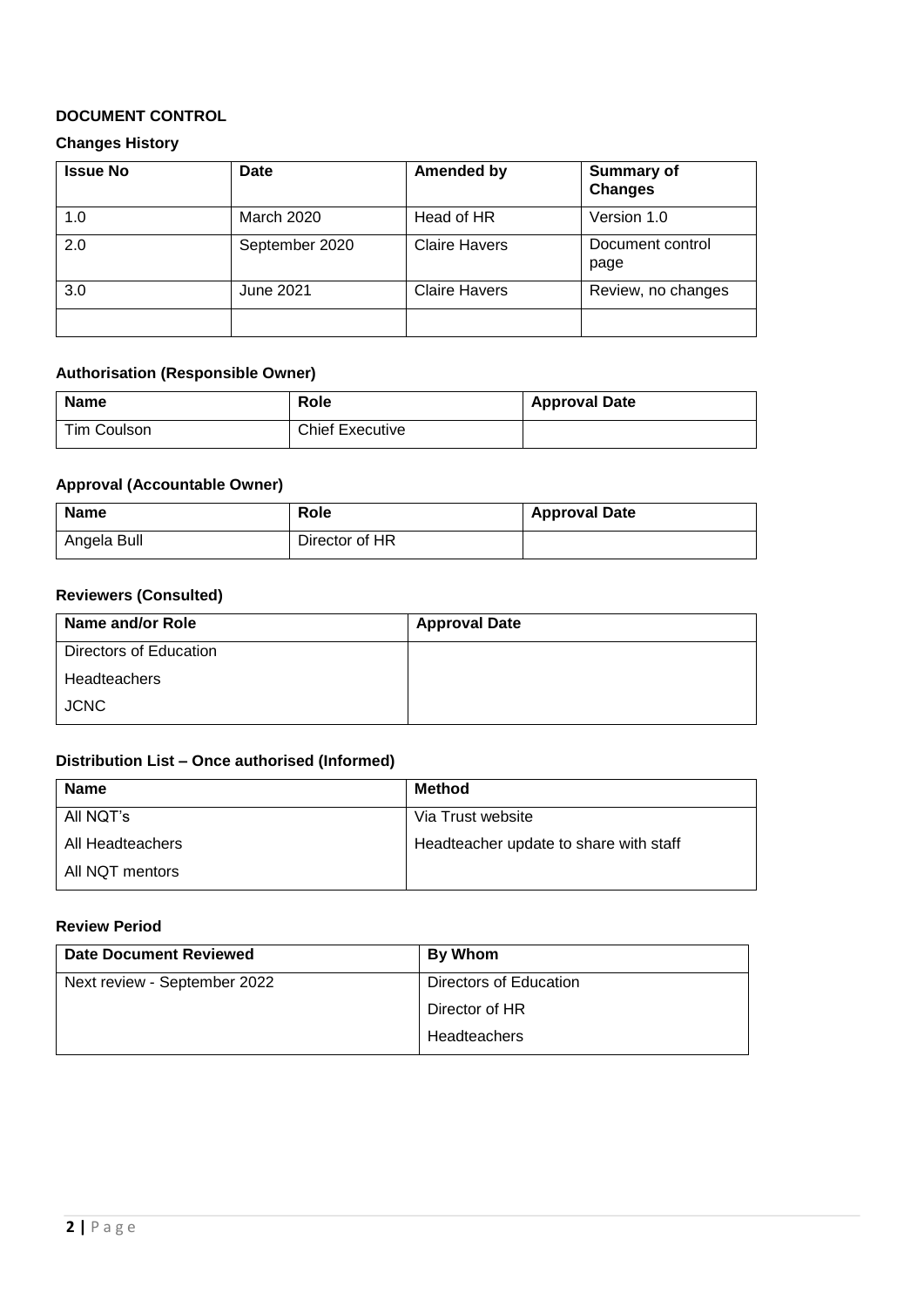# Contents

| 6. Appendix 1 Example Risk Assessment - Lone Working - Generic Risk Assessment  7 |  |
|-----------------------------------------------------------------------------------|--|
|                                                                                   |  |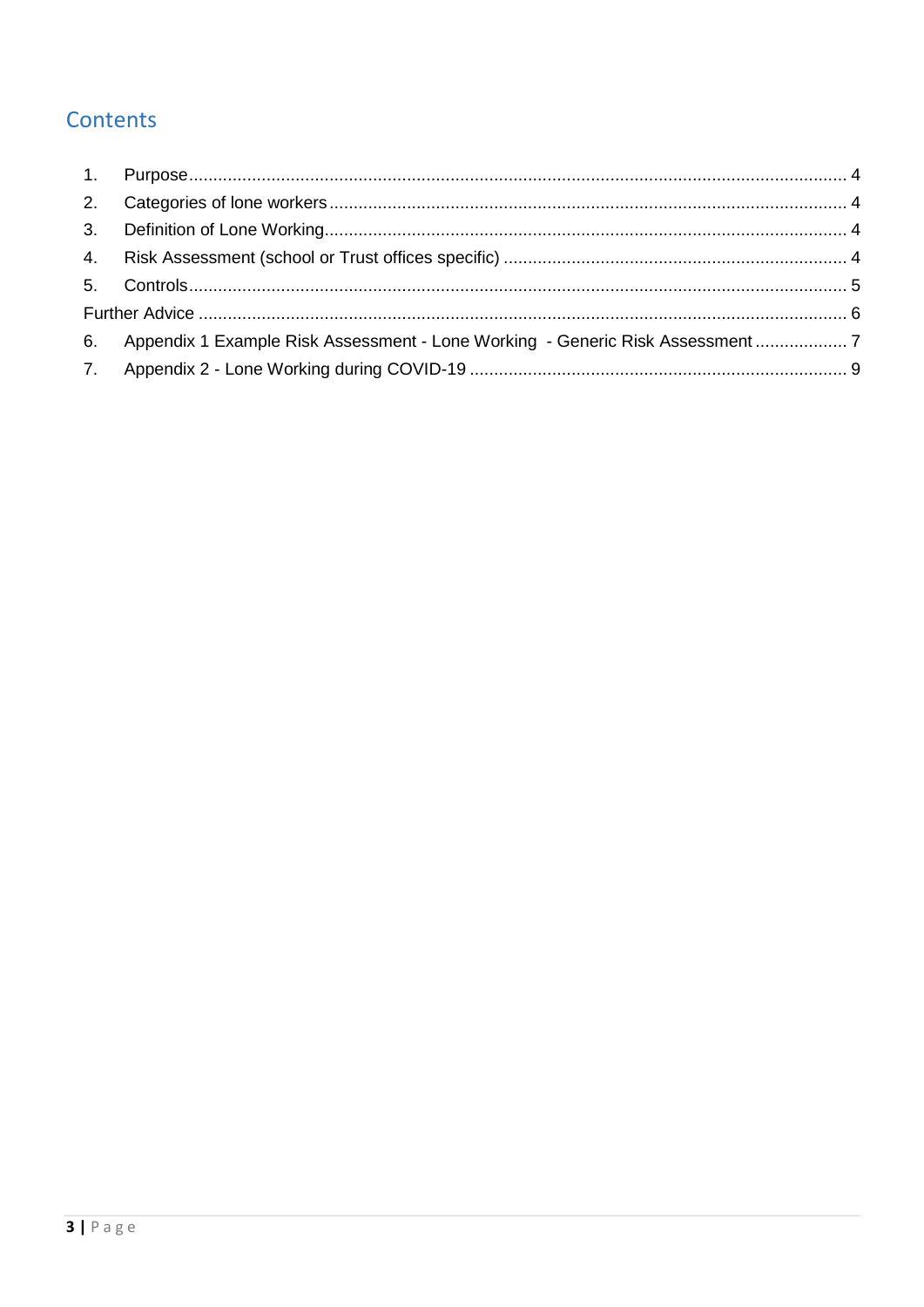# <span id="page-3-0"></span>**1. Purpose**

Unity Schools Partnership is committed to ensuring staff, volunteers and contractors enjoy a safe working environment. It is recognised that there are occasions when teaching, support, administrative, grounds, cleaning staff may be required, or choose, to work alone or in isolated situations. This however may introduce risks for a normally non-hazardous work activity.

## <span id="page-3-1"></span>**2. Categories of lone workers**

Within the School or Central Trust Office a lone worker will most probably fall within one of the following categories:

- Those who work in an otherwise unoccupied part of the building
- Those who work in an isolated part of school grounds or Trust offices
- Those responding to an alarm call out after normal school or working hours
- Those travelling due to work

## <span id="page-3-2"></span>**3. Definition of Lone Working**

HSE define lone workers as staff who are engaged in work (either outdoors or indoors) where there are no other people who could reasonably be expected to come to their immediate aid in the event of an incident or emergency.

## <span id="page-3-3"></span>**4. Risk Assessment** (school or Trust offices specific)

It is the responsibility of the Headteacher (or delegated member of the Leadership team) to ensure that an annual Health and Safety and Risk Assessment is undertaken and that members of staff are aware of the content of this as well as the risks of Lone Working. The risk assessment will take into account the type of tasks undertaken, the environment, health and safety instruction and training received and the individual's medical history.

A risk assessment could include the following:

- Is there a risk of violence or aggression?
- Means of communication with the lone worker
- Is there a risk of being vulnerable?
- Will the employee be using machinery/equipment which could be hazardous?
- What will happen in the event of an emergency?
- Is there access to first aid facilities?
- Where the assessment identifies risks to the lone worker, the first question asked must be whether the work needs to be carried out in the first place.
- Working remotely or home working
- Where an employee is going to be working or travelling
- Emergency procedures in relation to first aid
- Does the employee have a medical condition which needs further assessment in consideration of lone working?

Hazards identified will be evaluated by the Headteacher (or delegated member of the Leadership team) for the likelihood of the hazard causing harm. Measures will be introduced if the assessment shows that existing precautions are inadequate to eliminate or adequately control the hazard. The risk assessment will be subject to review to ensure it is relevant and current to the workings of the school. Contractors will be given the opportunity by the School's Leadership team to complete a Lone Working Risk Assessment as necessary and receive the appropriate Health and Safety information.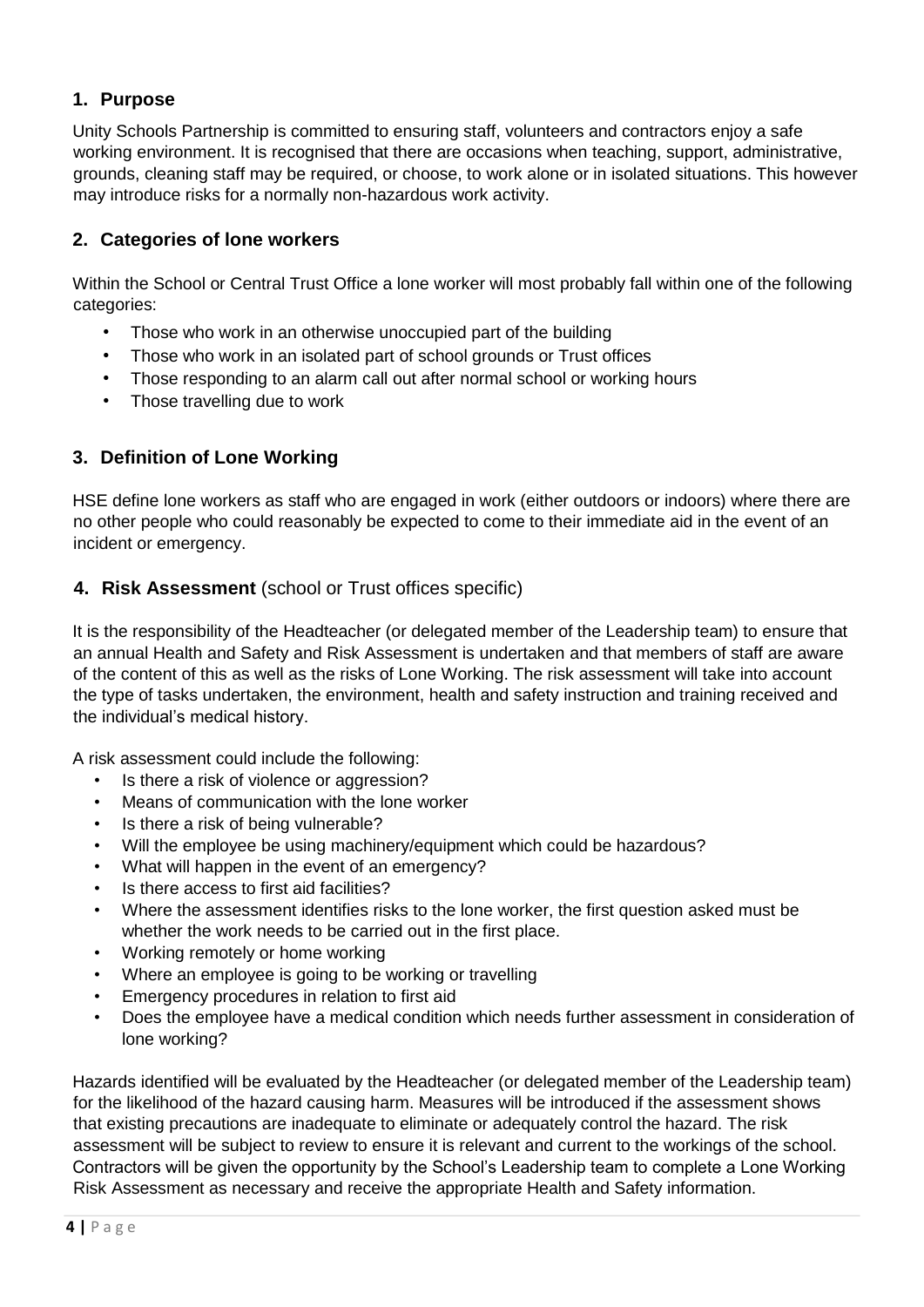# <span id="page-4-0"></span>**5. Controls**

Staff should seek the permission of the Headteacher to work alone in the building outside of normal school hours. The experience and training of all staff and the activities to be undertaken will be taken into consideration before allowing lone working. Lone workers must be considered capable of responding correctly in an emergency situation by the Headteacher and/or designated member of the Leadership team. Whenever possible it is recommended that staff work with a colleague. Staff should not enter the school premises if there are signs of intruders but are advised to immediately call the police.

Lone workers should receive regular contact from their line manager. This could include regular keeping in touch calls and supervision. If an employee's first language is not English you must ensure the employee has received and understood any information, instructions and training they need to work safely.

Staff should activate the door security system when lone working and ensure that areas of the school not in use are kept secure. Staff must not place themselves in danger by challenging intruders or vandals but should call the police for assistance. Staff should not work alone if they have medical conditions that might cause incapacity or unconsciousness. If a medical condition is present medical advice should be sought to ensure the employee is safe to work alone. It would be important to consider possible emergencies that may put additional physical and mental burdens on the lone worker – these can be included in the risk assessment.

All lone working staff should establish their own checking in and out system with either family, friends or work colleagues. It is advised that lone workers provide a relative or friend with a telephone contact number (Headteacher's or designated member of the Leadership team) to call if the lone worker fails to return home at the expected time. It is not normally practicable for the Headteacher to periodically visit and visually monitor people working alone.

Staff will receive information and/or training to help ensure they understand the risks associated with lone working and to minimise these risks. All lone workers, in an otherwise unoccupied building, should follow the school's Fire and Emergency Procedures. Staff have a responsibility for making themselves familiar with and following the school's safety procedures and location of safety equipment. Contractors should have access to their own first aid kit suitable for treating minor injuries.

If staff rely on mobile phones they must ensure that their network has good reception within school. Although phones can give extra reassurance, they do not provide complete protection and staff should still be alert for their own personal safety at all times. It should be the responsibility of the employee to ensure that if they are travelling to an appointment and they do not attend at the given time then the School/Central Team should be made aware to follow up on any possible reasons for delay including safety concerns.

In the situation where two or more people are working in isolated areas of an otherwise unoccupied building, personnel should keep each other informed about their movements. Lone workers should not undertake activities that involve the handling of money, working at height, any task that has been identified as medium or high risk or which are potentially hazardous given their own level of experience and the nature of the task. Staff working at height in an isolated building must follow Working at Height **Procedures** 

All school personnel are reminded about the importance of maintaining a healthy work/life balance.

If there is a need to carry out a home visit by school staff it should be carried out as a pair where possible and agreed in advance by your manager. Details of the address, and contact details should be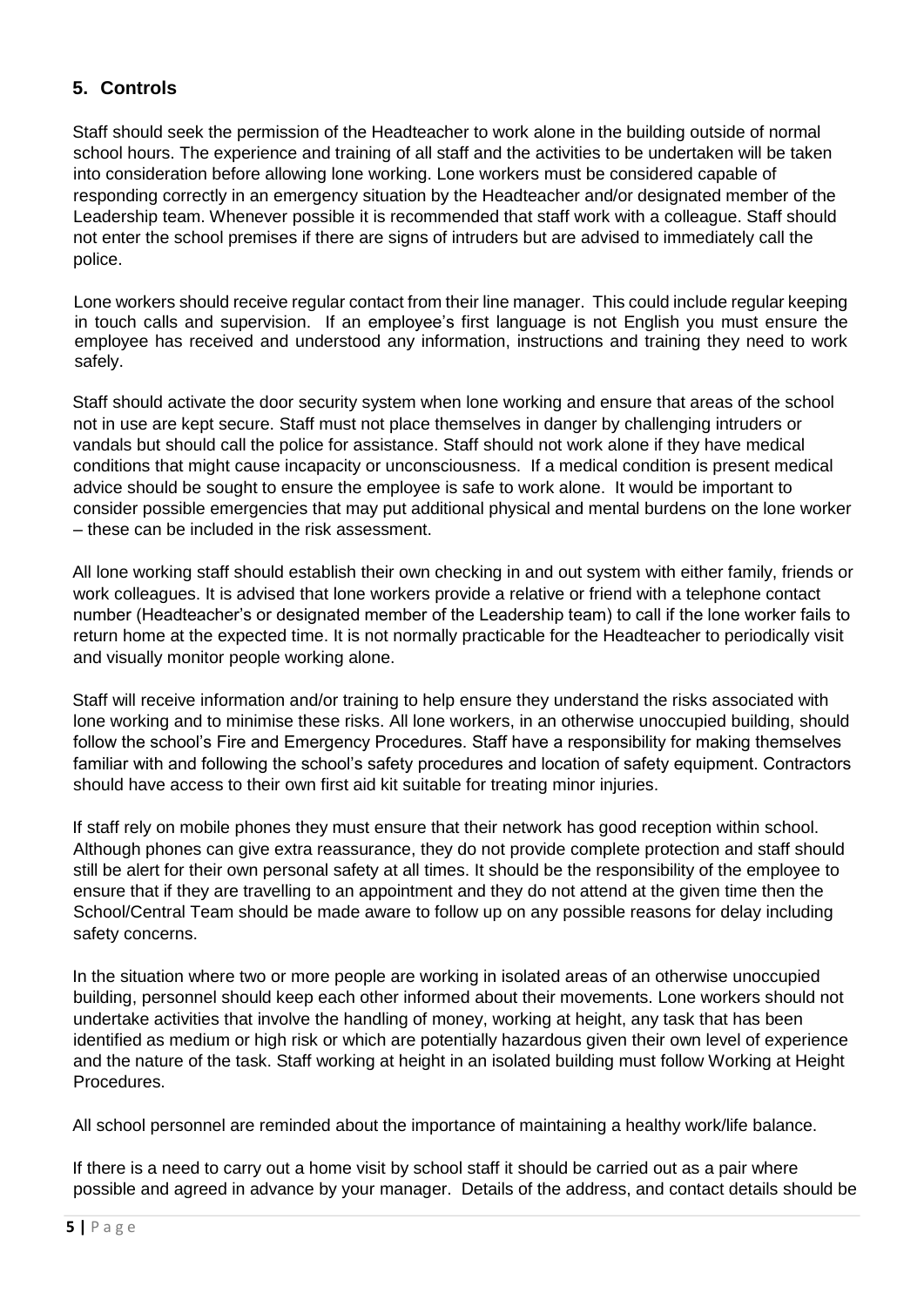left with a named person in the school. Each visit and situation should be risk assessed and if there is any serious risk please call 999.

It is the responsibility of all school personnel and contractors to adhere to the lone working procedures and to report any difficulties, failure of equipment or general concerns on health and safety to the Headteacher and/or designated member of the Leadership team. If members of staff fail to follow procedures designed to protect their safety, this could result in a disciplinary matter as they will have contributed to their injury and any compensation claims for damages or unfair dismissal may be reduced accordingly.

The School respects the right of the employee, under the Trade Union Reform and Employment Rights Act 1993, to refuse to carry out work where there is a serious and imminent risk of danger. They also can advise others to do the same without being dismissed as a result. Staff should be proactive in bringing to the attention of Headteacher and/or designated member of the Leadership team any aspect of work related risks.

The relevant committee of the Governing body will regularly monitor the implementation of these procedures. Following any incident an investigation will be carried out and its findings used to inform change to procedures and working practices.

#### <span id="page-5-0"></span>**Further Advice**

If any staff, contractor or visitor requires any further information regarding this policy or support they should either ask their Headteacher **or** contact the HR Helpdesk at hrhelpdesk@unitysp.co.uk or telephone 01440 333401.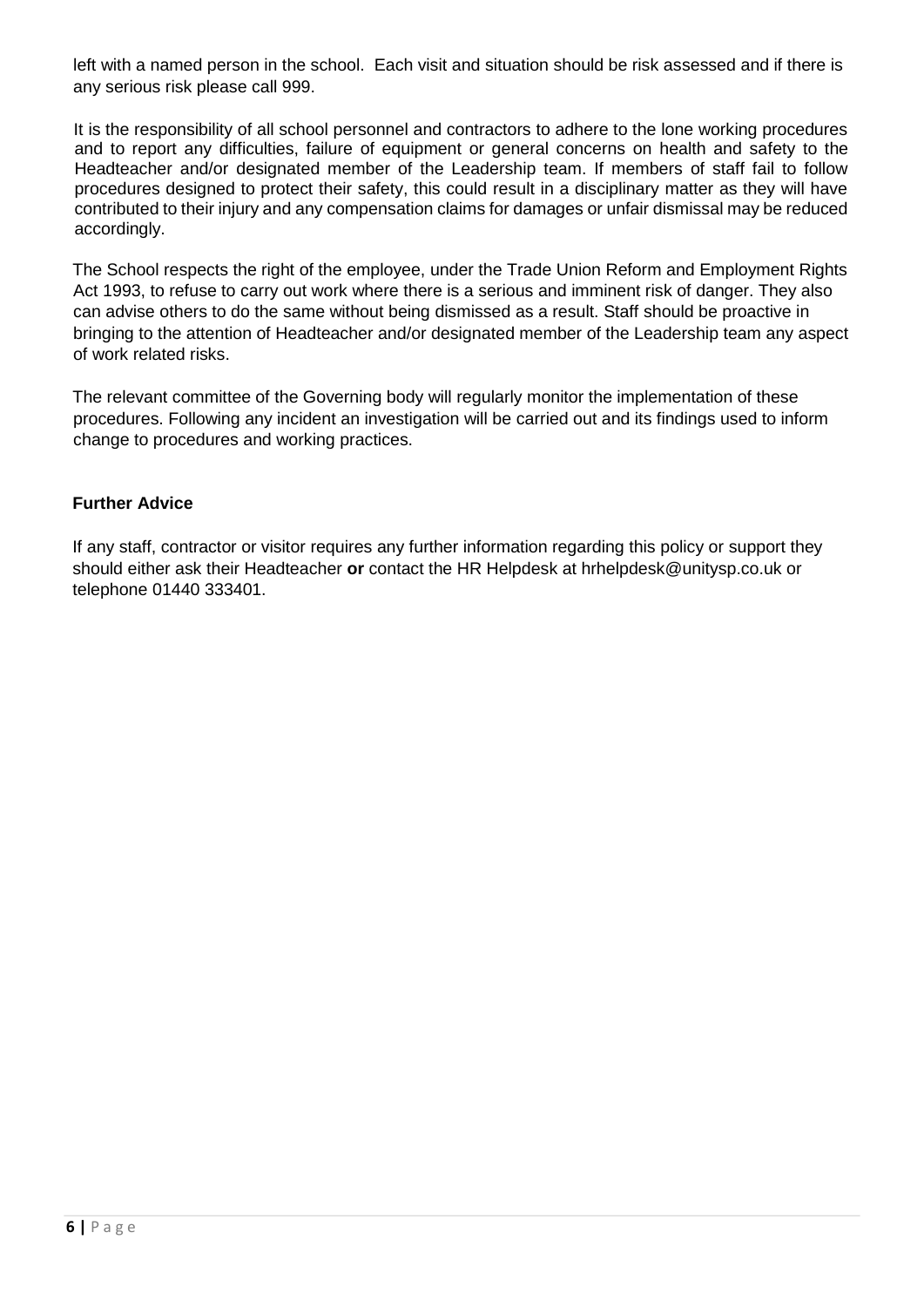# **6. Appendix 1 Example Risk Assessment - Lone Working - Generic Risk Assessment**

<span id="page-6-0"></span>

| <b>Other Hazards Identified</b>                                                                                     | <b>Additional Control Measures to be Put in Place</b>                                                                                                                                                                                                                                                                                                                                                                                                                                                                                                                                                                      |                               |  |  |
|---------------------------------------------------------------------------------------------------------------------|----------------------------------------------------------------------------------------------------------------------------------------------------------------------------------------------------------------------------------------------------------------------------------------------------------------------------------------------------------------------------------------------------------------------------------------------------------------------------------------------------------------------------------------------------------------------------------------------------------------------------|-------------------------------|--|--|
| Any other foreseeable<br>hazards that are associated<br>with the activities being<br>carried out to be listed here. | Where you have identified other hazards record the additional control measures your are going to put in place to mitigate these below:                                                                                                                                                                                                                                                                                                                                                                                                                                                                                     |                               |  |  |
| Date of Assessment:                                                                                                 | Carried out by:                                                                                                                                                                                                                                                                                                                                                                                                                                                                                                                                                                                                            | Signature:                    |  |  |
| Date of next review:                                                                                                | Carried out by:                                                                                                                                                                                                                                                                                                                                                                                                                                                                                                                                                                                                            | <b>Date Review Completed:</b> |  |  |
| Also refer to these other<br>relevant risk assessments<br>or safety advice<br>documents:                            | <b>Safety Guidance Document SG9 Work at Height</b><br>$\bullet$<br><b>Safety Guidance Document SG12 Working Alone</b><br><b>Safety Guidance Document SG24 New &amp; Expectant Mothers</b><br>Safety Guidance Document SG29 Volunteers in School<br><b>Risk Assessment for Site Safety &amp; Security</b><br>Risk Assessment for Slips, trips & falls (whole school)<br>Risk Assessment for Working at Height (if applicable)<br>Risk Assessment for Manual Handling (if applicable)<br><b>Activity Specific Risk Assessments</b><br>Vulnerable Persons Risk Assessment (including new & expectant mothers) (if applicable) |                               |  |  |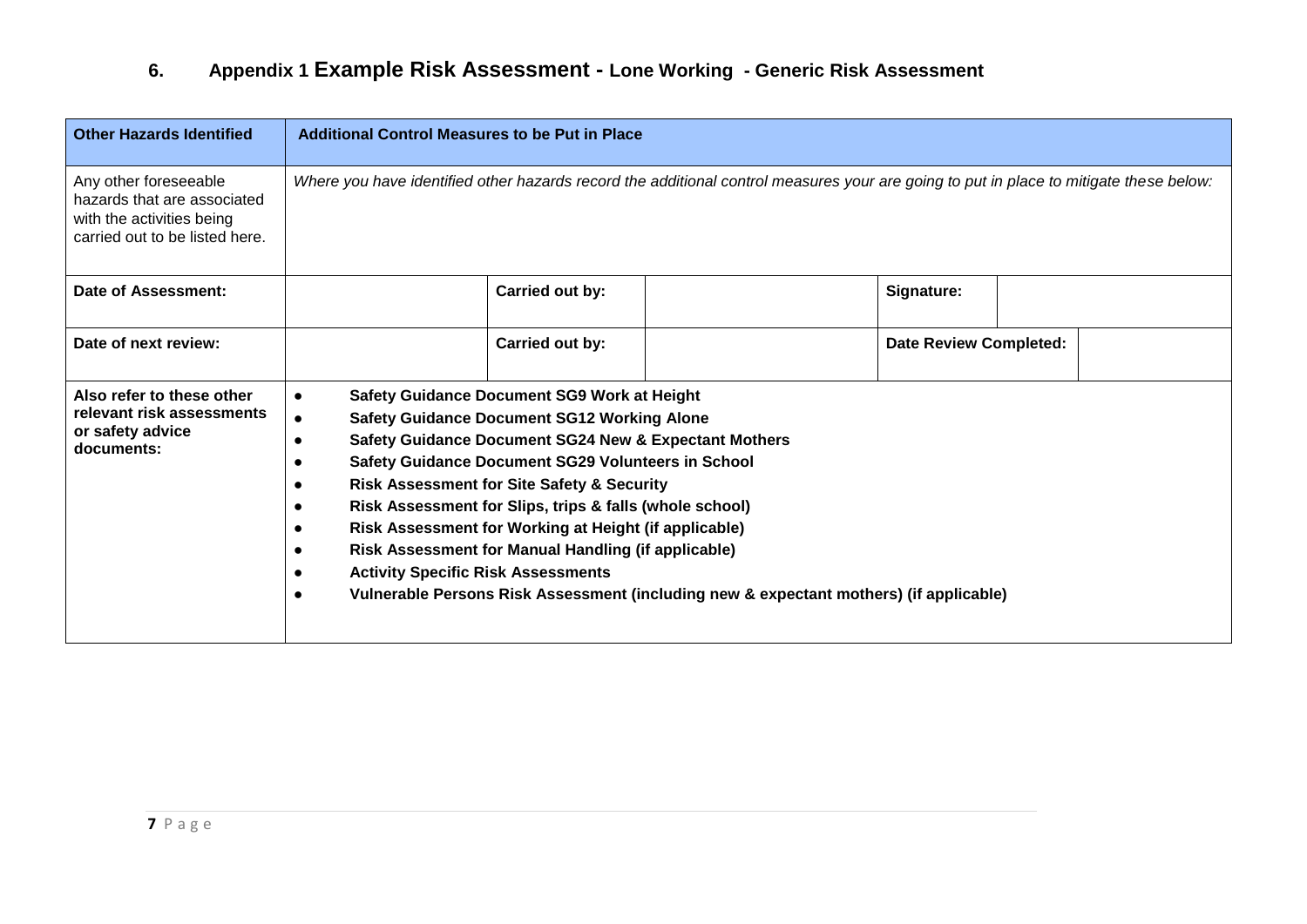| Vulnerable workers i.e. new<br>and expectant mothers, young<br>people, disabled                                                                                                                                                                                                       | н          | Lone Working is avoided<br>Where Lone Working cannot be avoided the risks to vulnerable<br>people/groups of people have been separately assessed and<br>appropriate protective measures are put in place |  | <b>Refer to Specific</b><br>Risk<br>Assessment for the<br><i><b>Individual</b></i><br><b>Vulnerable Person</b><br>where Lone Working<br>cannot be avoided |  |
|---------------------------------------------------------------------------------------------------------------------------------------------------------------------------------------------------------------------------------------------------------------------------------------|------------|----------------------------------------------------------------------------------------------------------------------------------------------------------------------------------------------------------|--|-----------------------------------------------------------------------------------------------------------------------------------------------------------|--|
| Risk Rating Guidance: H= High M= Medium L= Low TBA = To Be Assessed - Assessment of the likelihood and or impact of injury and or damage. Initial<br>assessment has been undertaken, complete the residual assessment based on your control measures/findings/additional actions etc. |            |                                                                                                                                                                                                          |  |                                                                                                                                                           |  |
| Falls from height                                                                                                                                                                                                                                                                     | TBA        | Refer to risk assessment for Working at Height                                                                                                                                                           |  | It is recommended<br>Lone Workers do not<br>undertake Work at<br>Height                                                                                   |  |
| <b>Manual Handling Injuries</b>                                                                                                                                                                                                                                                       | <b>TBA</b> | <b>Refer to risk assessment for Manual Handling</b>                                                                                                                                                      |  |                                                                                                                                                           |  |